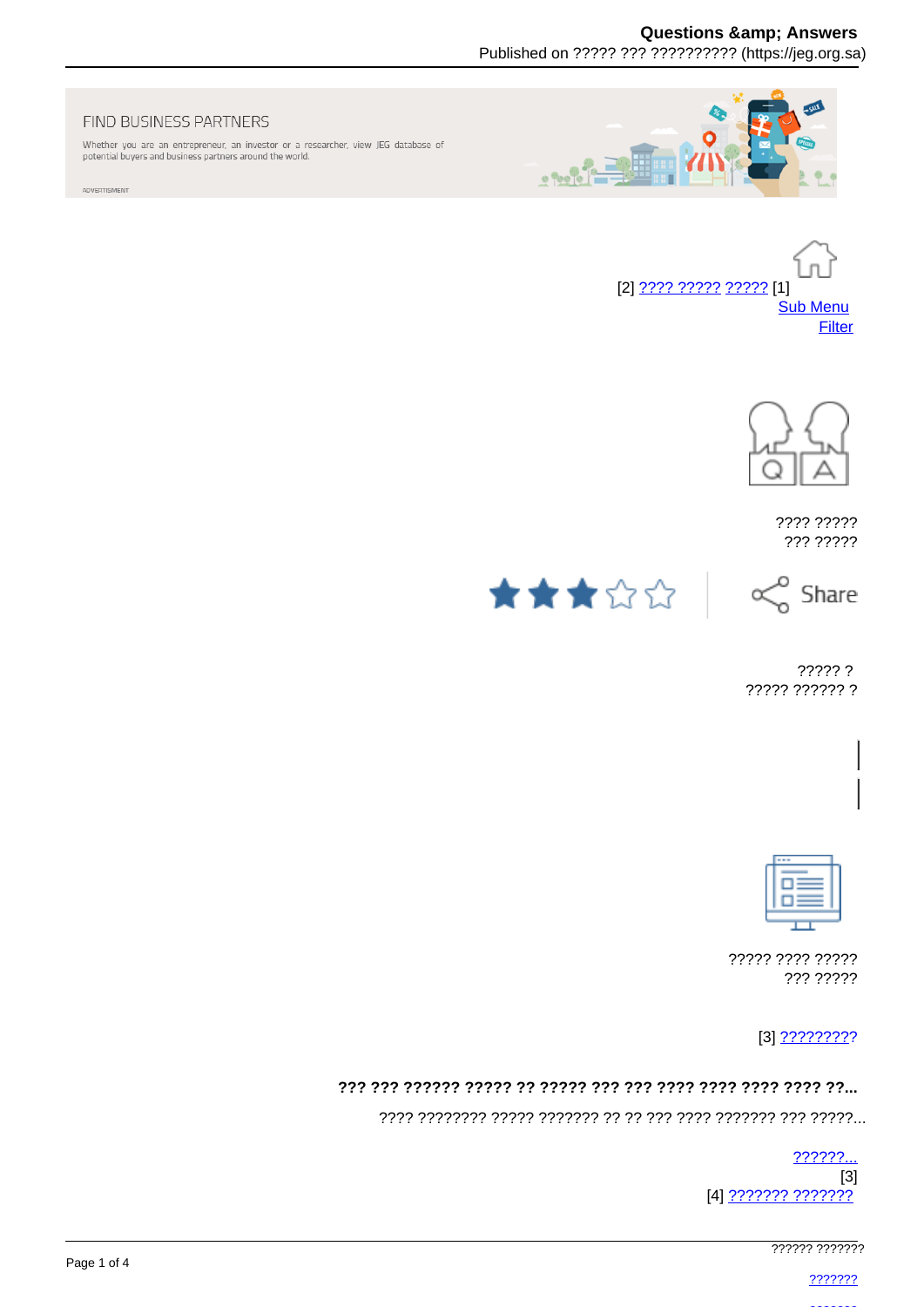# 

??????.  $[4]$  $[5]$  ???????

# 

 $22222...$  $[5]$  $[6]$  ???????

## 

 $??????...$  $[6]$ 171 ???????? ??????? ? ????????

# 

 $\bullet$  ???? ????? ???????.  $\bullet$  ???? ????? ??????? ??????? ??????...

222222

 $[7]$ 

?????

????? ?? ???? ?????

??? ?????

?????????

???? C2C (?????)

??????? ??????? ?????????

???????

???? ??????? (?????)

????? ???????

???????

<u> ???? ????? ????????? ???????</u>

???????? ?????????

????????? (?????)

777777 777777

2222222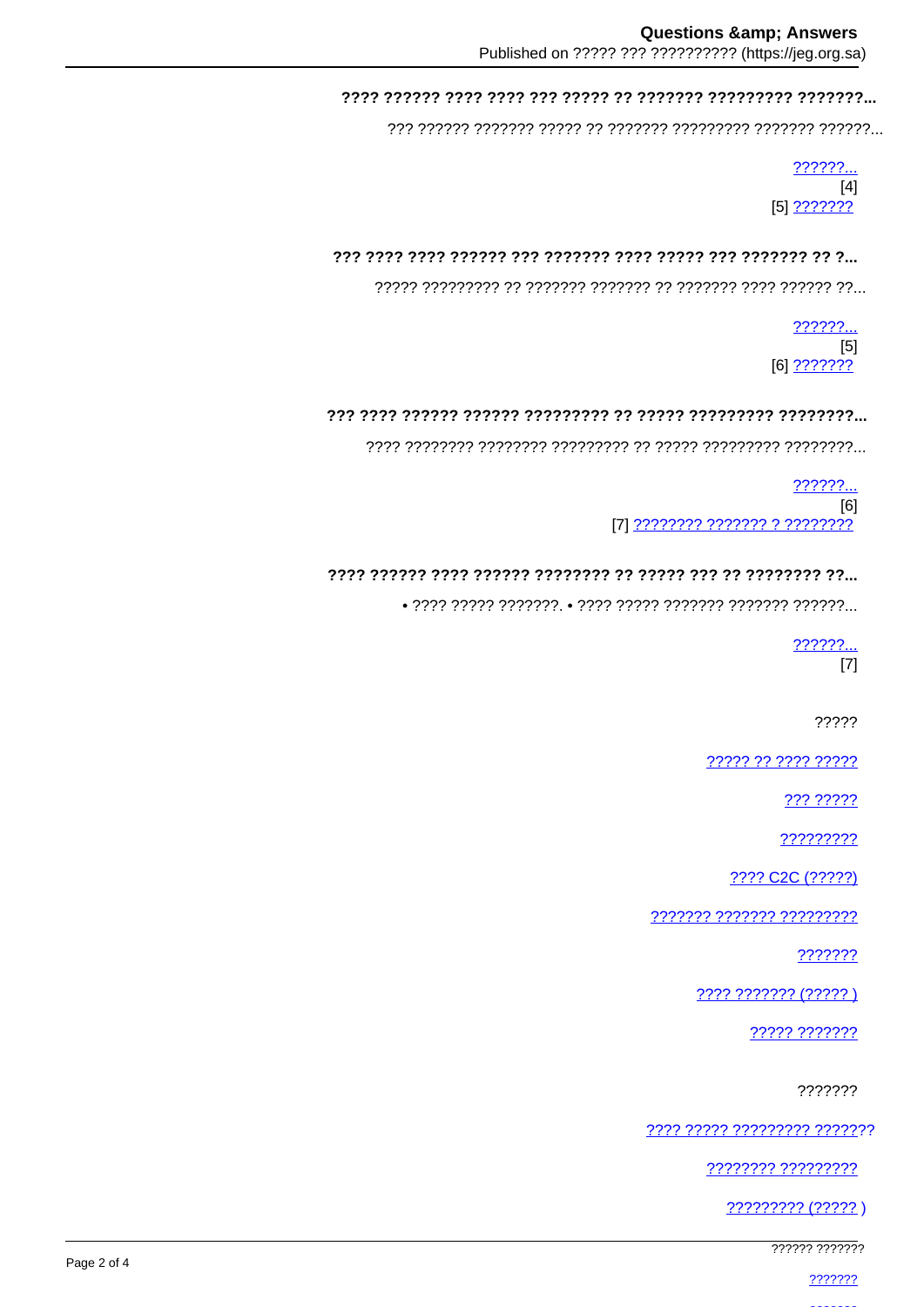????? ????????

222222 22222222

????????

???? ???? ??? (????? )

222222 2222222

???? ???????

?????

????? ?????? ????? ????? ????

77777 7777 7777777

77777 777777 777777 7777777

77777 777777777 77777777

????? ????? ????????

77777 777777777 7777777

????? ???????? ???????

?????

???? ?????

???? ???

?????

??????? ??????????

????????? ??????????

?????? ???????

????? ????????

?????? ????????

????? ?????

22222 2222222

?????? ?????????

??????

English

777777 7777777

2222222